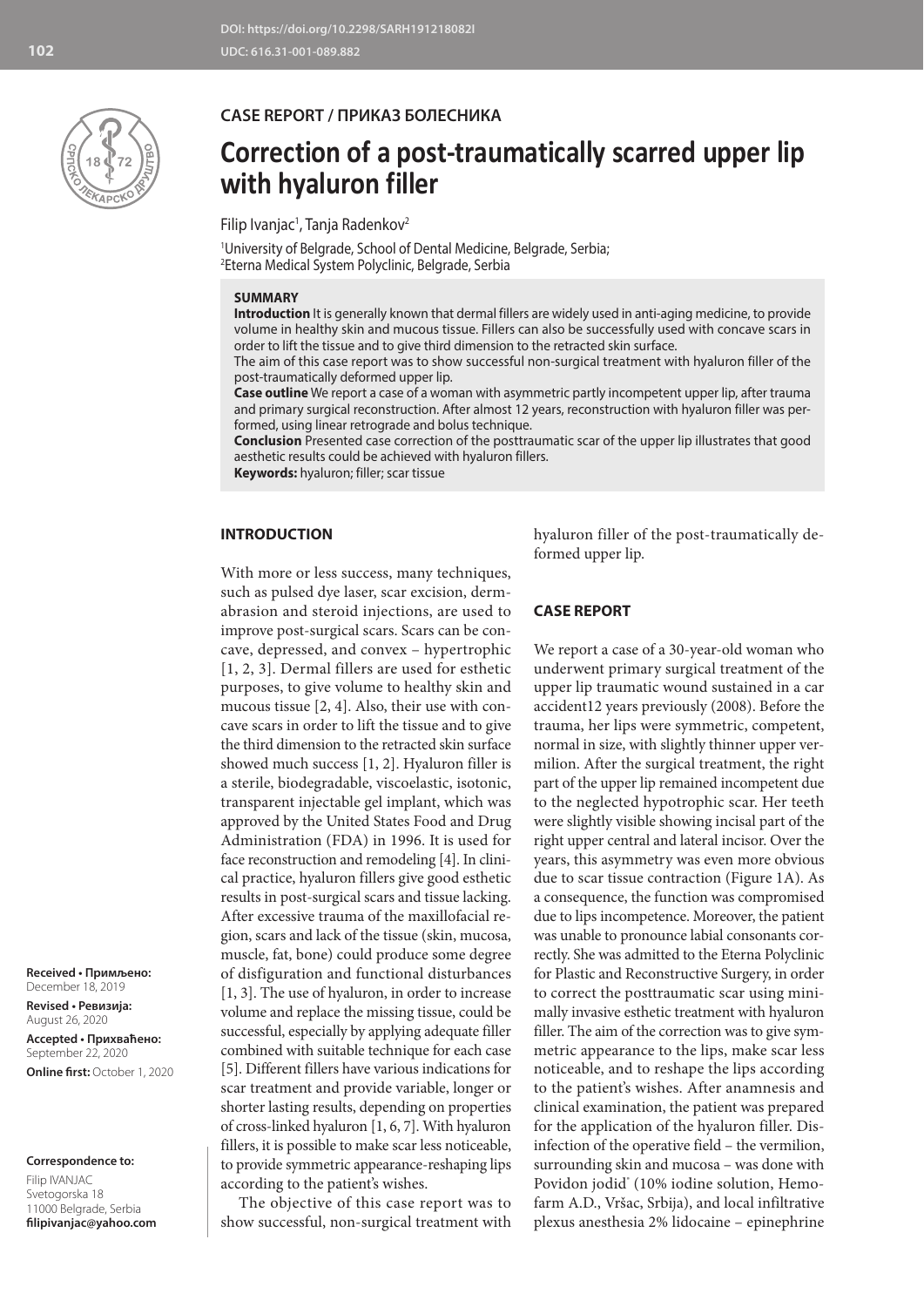

**Figure 1.** (A) Before and (B) after non-surgical lip reconstruction

(lidocaine 40 mg / 2 ml + epinephrine 0.025 mg / 2 ml, Galenika a.d., Belgrade, Serbia), for the terminal branches of the maxillary nerve was applied. A gel with cross-linked hyaluronic acid (sodium hyaluronate) concentration of 20 mg/g with the addition of antioxidant (mannitol) Stylage M (Laboratoires VIVACY, Paris, France) was used. The hyaluron filler is of non-animal origin, sterile, and nonpyrogenic, physiological pH and osmolality. For injecting the filer, a 27G needle was used, 12 mm in length, factory packed with the hyaluron filler. Soft tissue reconstruction of the right side of the upper lip, by application of hyaluronic acid injection, was administered with retrograde linear and bolus technique. One-stage application of the filler was performed. Initial application of the hyaluronic acid was deposited via perpendicular approach to the volumelacking tissue, with a gradual product deposition as the needle was withdrawn. A series of linear columns were created, to give the third dimension and more volume. These columns serve as support structures for the next phase, when bolus technique vas applied. In parts of the upper vermilion, where more volume was needed, small boluses of the product were injected. Overall, 0.5 ml of the filler was administrated to reconstruct the lacking volume of the upper lip. The rest of the product (0.5 ml) was used to contour and refresh the left side of the upper lip, the lower lip, and to provide an even and natural look, regarding the patient's wishes (Figure 1B). In addition, after treatment, the patient regained the ability to pronounce labial consonants correctly.

This case report was approved by the institutional ethics committe, was done according to the Helsinki declaration, and written consent was obtained from the patient for the publication of this case report and any accompanying images.

## **DISCUSSION**

After an excessive trauma, injuries can be severe, and sometimes it is complicated to reconstruct or to replace the lacking tissue. Scars can be irregular, complex, and disfiguring. With the help of reconstructive surgery, consequences can be diminished. However, this type of surgery sometimes leaves unsatisfactory esthetic results, and patients do not want to undergo another surgical procedure. Over the recent decades, cosmetic surgery has become an important and challenging area, and in combination with minimally invasive procedures such as dermal filler application it can give good, natural-looking results [1, 8]. In addition, esthetic dissatisfaction impacts self-esteem and the quality of life, it is a cause for moderated social behavior, camouflage of the defect and self-awareness. [8, 9]. In the presented case, trauma despite primary reconstruction left an unsatisfactory esthetic result. The patient had psychological traumas, awareness of her appearance, and fear of any further esthetic procedures. Function of the lips was compromised, causing the inability to pronounce labial consonants due to air leakage on the side where the scar was contracted. Asymmetry, neglected scar, and long time period between the trauma/surgery and this esthetic treatment of nearly 12 years made this task even more challenging. In the literature the lips are often presented with linear scars, after cleft lip surgery or resection, with satisfactory results after esthetic treatment with hyaluron fillers [1, 2, 4]. We must emphasize the difference – in this case there was an old, irregularly shaped scar, which is much more difficult to treat. Primary use of hyaluron fillers is an esthetic improvement of healthy dermal tissue, but with corrections and reconstructions like this one we suggest that it can be successfully used in the treatment of scar tissue.

The presented correction of the posttraumatic scar of the upper lip illustrates that good esthetic results can be achieved with hyaluron fillers.

# **Conflict of interest:** None declared.

#### **REFERENCES**

- 1. Ivanjac F. Medical indications for use of HA from papilla reconstruction to tissue expansion. In: Proceedings of the SUDEL 2019. Beograd, Sava centar, 30. 11 – 1. 12. 2019.
- 2. Ivanjac F. Sanacija ožiljaka primenom dermalnih filera. In: Proceedings of the Lice teorija indikacija i kontraindikacije, Dani nehirurške estetske medicine SUDEL 2018. Beograd, 17–18. 11. 2018.
- 3. Đoković D, Karadaglić Đ. Modern treatment of keloids. Srp Arh Celok Lek. 1997;125(5–6):176–80.
- 4. Stolic D, Jankovic M, Draskovic M, Georgiev S, Stolic M. The Surgical Lips Deformity Corrected with Hyaluronic Fillers: A Case Report. Open Access Maced J Med Sci. 2015;3(3):423–5.
- 5. Luebberding S, Alexiades-Armenakas M. Facial volume augmentation in 2014: overview of different filler options. J Drugs Dermatol. 2013;12(12):1339–44.
- 6. Park KY, Kim HK, Kim BJ. Comparative study of hyaluronic acid fillers by in vitro and in vivo testing. J Eur Acad Dermatol Venereol. 2014;28(5):565–8.